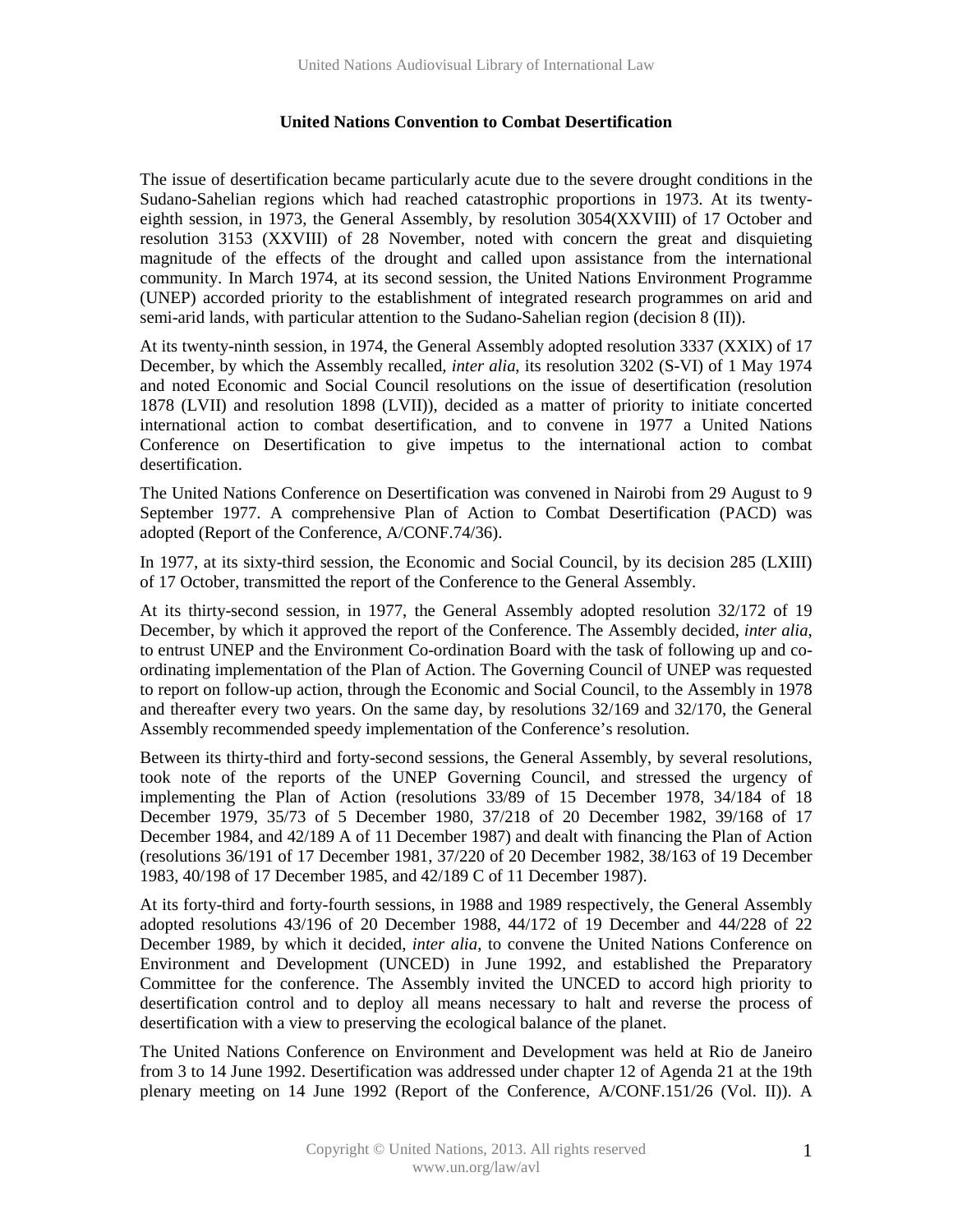request was made for the General Assembly at its forty-seventh session to establish an "Intergovernmental Negotiating Committee for the elaboration of an international convention to combat desertification in those countries experiencing serious drought and/or desertification, particularly in Africa" (INCD), with a view to finalizing such a convention by June 1994 (Report of the Conference, A/CONF.151/26/Rev.1(Vol.I); Report of the Secretary-General, Combating Desertification and Drought A/47/393).

At its forty-seventh session, in 1992, the General Assembly, on the recommendation of its Second Committee (A/47/719), adopted resolution 47/188 on 22 December, by which the Assembly established, *inter alia*, the Intergovernmental Negotiating Committee, which was open to participation by all Member States of the UN or members of the specialised agencies, as per the request suggested at UNCED.

The INCD, at its first session, held in Nairobi from 24 May to 3 June 1993, established two working groups. Working Group I was responsible for the elaboration of the introductory elements and Working Group II was responsible for the elaboration of the chapters on the Institutions and Administrative provisions (Report of the Intergovernmental Negotiating Committee, A/48/226). The Committee also discussed the format and possible elements of the Convention (A/AC.241/7)

At the second session of the INCD, held at Geneva from 13 to 24 September 1993, the Chairmen of both Working Groups submitted summary reports on the nature of the various provisions of the convention (A/AC.241/WG.I/L.1 and A/AC.241/WG.II/L.1). As requested by the INCD in its first session, the Secretariat compiled, in a background negotiating document, written submissions from governments, including detailed drafting proposals, on the contents of an international convention to combat desertification (A/AC.241/12). The INCD further decided on the preparation of regional instruments focused on Africa, Asia, and Latin America and the Caribbean (Report of the Intergovernmental Negotiating Committee, A/48/226/Add.1).

At its forty-eighth session, in 1993, the General Assembly, on the recommendation of its Second Committee (A/48/725), adopted resolution 48/191 on 21 December, by which it urged the Intergovernmental Negotiating Committee to complete its negotiations by June 1994.

At the third session of the INCD, held at New York from 17 to 28 January 1994, both the Working Groups of the INCD focussed on the draft negotiating text of the convention (A/AC.241/WG.I/L.2 and A/AC.241/WG.II/L.2). As requested by the INCD at its second session, the Secretariat submitted a single negotiating text of the convention (A/AC.241/15 and Corr.1) and discussed the possible format and elements of a regional implementation annex for Africa (A/AC.241/17) (Report of the Intergovernmental Negotiating Committee, A/49/84).

At its fourth session, held in Geneva from 21 to 31 March 1994, the INCD continued its discussions on the various provisions of the draft negotiating text of the convention (A/AC.241/15/Rev.1, A/AC.241/15/Rev.2, A/AC.241/15/Rev.3). In addition, Working Group II also considered the draft regional implementation annex for Africa, Latin America and the Caribbean, Asia and the northern Mediterranean (A/AC.241/WG.II/L.3) (Report of the Intergovernmental Negotiating Committee, A/49/84/Add.1).

The fifth and final session of the INCD was held in Paris from 6 to 17 June 1994. At its 11th meeting, on 17 June, the INCD considered and adopted the draft final text of the convention (A/AC.241/15/Rev.6) and the regional implementation annexes (A/AC.241/19/Rev.1, A/AC.241/24, A/AC.241/25 and A/AC.241/26). The text of the Convention was opened for signature in Paris on the 14 and 15 of October, 1994 (Report of the Intergovernmental Negotiating Committee, A/49/84/Add.2).